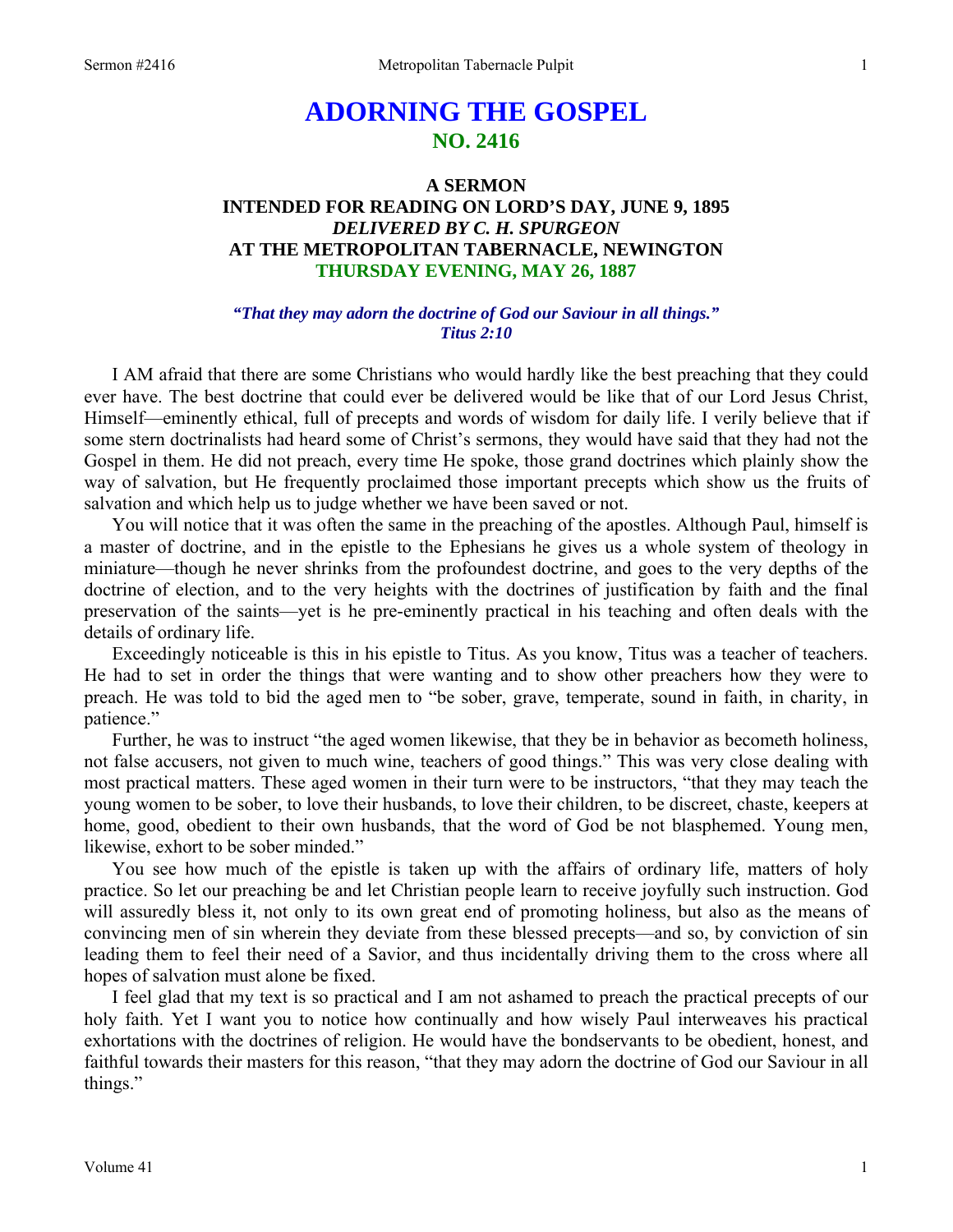Ah, you who despise doctrines, who turn upon your heels if there is a doctrinal sermon, where are you now, when the true motive for which holiness of life is to be carried out is to be found here, "that they may adorn the doctrine of God our Saviour in all things"?

It is the fashion, nowadays, to talk much about preaching Christ, but not His doctrines. I neither understand nor wish to understand what that expression can mean. Christ without His doctrine? The great Teacher without His teachings? The Lord without His commands? The Christ without His anointing? Jesus, the only Savior, without His precious blood of atonement? This is Judas-like, to betray the Son of Man with a kiss, to set up a graven image in the place of Christ, a stuffed idol from which everything is absent that is vital to the true Christ of God.

Dear friends, we love "the doctrine of God our Saviour" with all our hearts. We have received it to the joy of our spirit, and in it we find the mainspring of motive which leads us to love our God and to walk in obedience to His precepts.

There are two matters upon which I am going to speak as the Holy Spirit shall guide me. First, *here is a name of adornment for the Gospel*—"the doctrine of God our Saviour." And secondly, *here is a method of adornment for the Gospel*. These poor slaves were bidden to so act that they should adorn the doctrine of God their Savior in all things.

**I.** First, here is A NAME OF ADORNMENT FOR THE GOSPEL. Let us think it over for a few minutes—"the doctrine of God our Saviour."

Dear friends, *our misery was great*, otherwise we had never needed a Savior who should be called, "God our Saviour." For a little sin, or for a sin however great, which had but little of evil in its consequences, we might have been saved by some finite being. But if God Himself must leave His high abode and sojourn here to be our Savior, then was our ruin terrible in the extreme.

It is part of the doctrine that we have learned from the Bible that man is lost and utterly undone by nature and by practice, too. And we could not fully preach "the doctrine of God our Saviour" if we did not show first how awful is the gulf which is open before us—which none but God could fill. To proclaim aright the remedy for sin, we must declare how desperate was the disease, which none but God could heal, nor even He except by shedding of His own blood. Surely this is a grand doctrine—that we need a Divine Savior, and that there is such a Savior provided—but that apart from Him there is no salvation.

It is also a very precious thought to us that, while our ruin is evidently great, yet it is most sure that *the remedy is equally great*, or even greater, for we have a Savior whose name is, "God our Saviour." He is the one door of hope for the most despairing and desponding of men, "God our Saviour." Further down in this chapter, Paul calls Him, "the great God and our Saviour Jesus Christ."

He that has come from heaven to save us is a man and feels for us with all the sympathy of a man, but He is also God, and therefore "able to save to the uttermost them that come unto God by him." It is the best news that was ever published among the sons of men, that He whom we have offended has Himself become our Savior.

When no eye had pitied—when, even had it pitied, there was still no arm that could have sufficed for our rescue—His eye pitied and His arm was made bare for the salvation of the sons of men. This was the doctrine that, in Paul's days, was whispered about everywhere, from Nero's palace, down to those horrible holes where the slaves had to sleep at night.

Afterwards, in the catacombs and in the caves of the earth, this was the story that the poor people came together to hear—that God was a Savior, that the Most High had Himself interposed to save the fallen and ruined sons of men. When it could be preached in the streets, it was so preached. When it might be proclaimed in the public synagogue, or in a school where philosophers gathered, or on Mars Hill at Athens, it was so preached.

But when it could not be spoken in public, it was whispered and told privately from one to another of those who believed, and even the slaves passed on the message of hope to their fellow slaves, so that this grand doctrine—"the doctrine of God our Saviour"—was scattered abroad as the light is spread when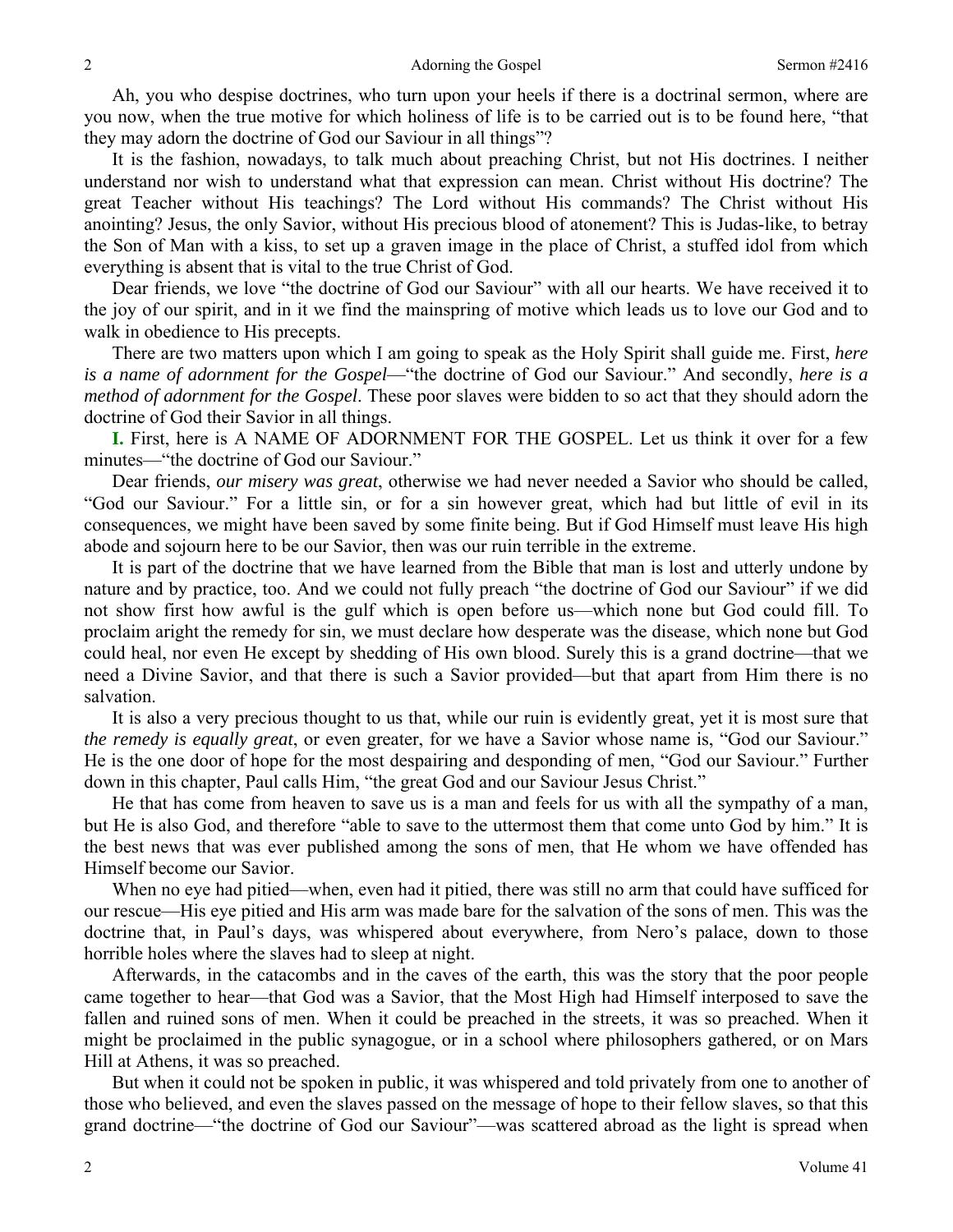Sermon #2416 Adorning the Gospel 3

the sun rises in the East and hastens on his course till the whole round globe is lightened by his golden rays.

"The doctrine of God our Saviour." Once more, my dear friends, *this doctrine is in itself divine*, for there is an idiom here by which we are made to understand that it is not only a doctrine which speaks *of* God our Savior, but it is the doctrine *of* God our Savior, it is His breath—the doctrine is itself the very breath of God.

This divine teaching, this revelation, this doctrine of salvation by a Divine Savior, has a divinity about itself. Let us therefore proclaim it wherever we have the opportunity and let us not attempt to conquer the world with any other weapon but "the doctrine of God our Saviour." Let us take it as David took Goliath's sword from Ahimelech and say, "There is none like that; give it to me."

I do not believe in the science of comparative religions. No! There is but one true religion, all the rest are lies. There is but one faith of God's elect. There is "one Lord, one faith, one baptism." There is but one faith that comes from God. Paul once wrote the words, "another gospel," but directly, as if afraid somebody would catch at the expression and think there might be two gospels, he recalled the words, and said, "which is not another, but there are some that trouble you, and would pervert the gospel of Christ."

There is but one message of salvation and that concerns the one and only Savior—and "There is none other name under heaven given among men, whereby we must be saved." This will be thought by some people to be very narrow-minded talk, but we are not at all afraid of being thought narrow-minded. We are a great deal more afraid of running in the broad way with the multitude to do evil and excusing others in the doing of it.

No, the Word of Christ Himself still stands—"He that believeth on the Son hath everlasting life: and he that believeth not the Son shall not see life; but the wrath of God abideth on him. For God so loved the world, that he gave his only begotten Son, that whosoever believeth in him should not perish, but have everlasting life. For God sent not his Son into the world to condemn the world; but that the world through him might be saved. He that believeth on him is not condemned: but he that believeth not is condemned already, because he hath not believed in the name of the only begotten Son of God."

So, you see, this wonderful teaching of Paul's reminds us of the greatness of our misery, of the divine nature of our Savior, and implies that the doctrine itself is of a divine order.

I think I ought also to say, dear friends, that these things being so, *our safety is great*. Our salvation, because we have God for our Savior, is great indeed. In his epistle to the Hebrews, Paul asks the question which has never been answered, "How shall we escape if we neglect so great a salvation; which at the first began to be spoken by the Lord, and was confirmed to us by them that heard him; God also bearing them witness, both with signs and wonders, and with divers miracles, and gifts of the Holy Ghost, according to his own will?"

You can never think too much of this great salvation. When you desire it, prize it as a beggar might prize gold. When you have it, grasp it as the pearl of great price. We have indeed a great salvation—it is salvation from spiritual death, salvation from the rule and government of Satan, as well as from the manners and customs of an ungodly world.

And it is also salvation from the guilt of sin, salvation from the dread of hell, salvation from the fear of death, and it shall ultimately be perfect salvation from the least spot, or wrinkle, or any such thing. Our salvation to the full will only be revealed in the day of Christ's appearing, when the body also shall be delivered from the bondage of corruption, and all the surroundings of this poor sin-smitten earth and the creation itself also, through this great salvation, shall be brought into the liberty of the glory of the children of God.

"The doctrine of God our Saviour"—the more I think of all that is meant by these words, the more it seems to be an ornament of the rarest kind for the neck of the Gospel. "The doctrine of God our Saviour." Turn the words over in your minds—see what a Gospel it is that you have received, see how great it is, see how divine it is—prize it so as to rejoice in it day by day, and so as to defend it if need be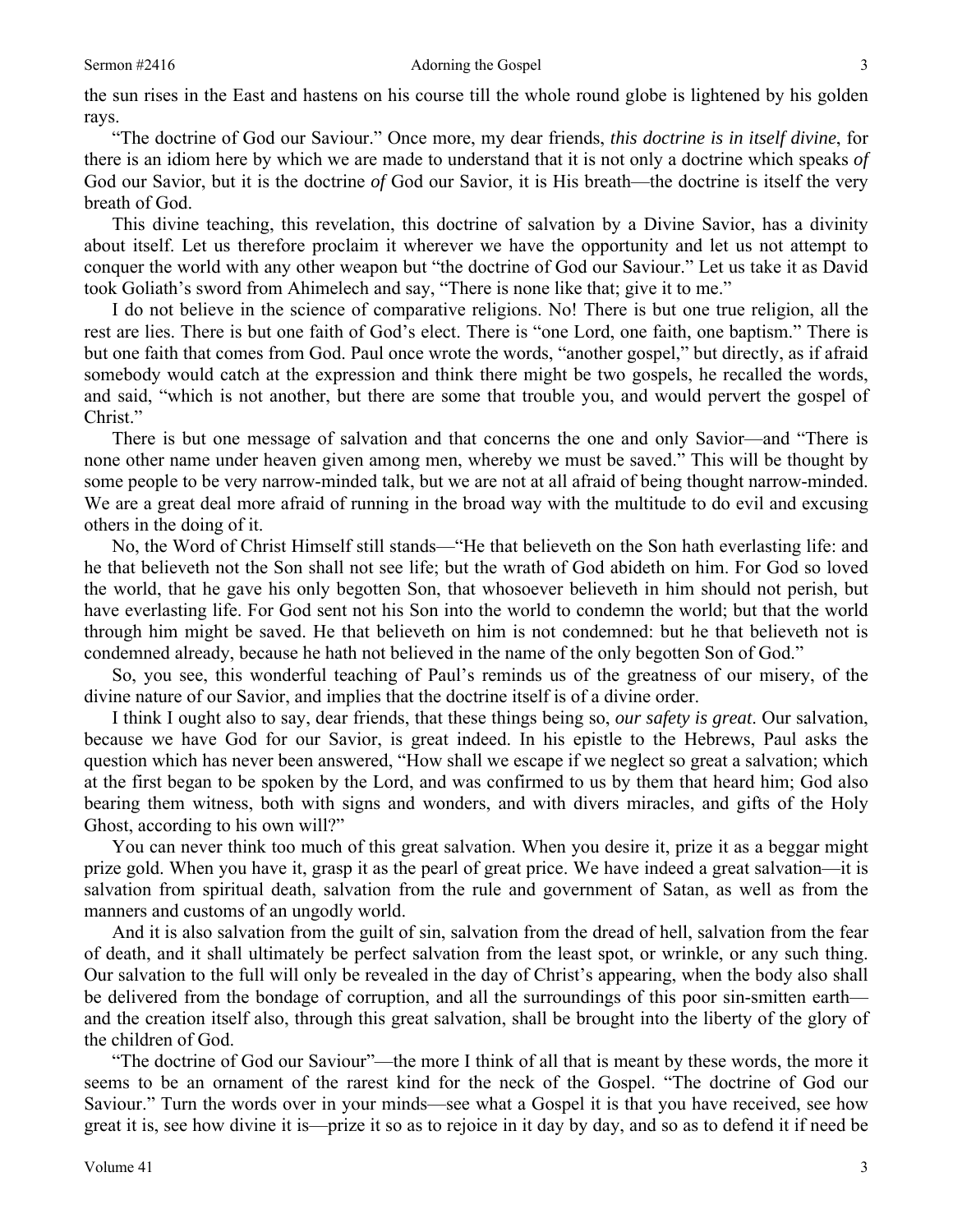with your lives, rejoice in it so that when you come to die, it shall be the light that shall remove the darkness of the last dread hour.

Let us make a little further inquiry into this doctrine of God our Savior. Why is the Gospel called by this name? Well, first, because *God, our Savior, is the Author of the doctrine, and the Author of the salvation which it brings.* It all comes from Him. It seems to be thought, nowadays, that the Gospel which we have received has been evolved from man's inner consciousness, and that there are to be further evolutions which will blot out the present as the human race keeps rising, from platform to platform, till, one of these days, it will get up—God, alone knows where—but certainly far beyond any necessity for such a Gospel as the martyrs died for and the apostles declared.

With such views we have no sympathy whatever and we entertain towards such erroneous notions the most determined opposition. We believe in a revelation from God and we believe that it is woe unto him who adds to or takes from that revelation. We do not think the church will have a particle of enthusiasm left in it—and it has none too much now—if ever people should get the idea that the Gospel is not a divine revelation, but only the product of human thought. Dear friends, the doctrine that we believe and teach, and by which we have been saved, is, "the doctrine of God our Saviour" because it came from Him—He is the Author of it.

And next, it is "the doctrine of God our Saviour" *because He is the substance of it*. If you take the whole truth of the Gospel and compress it till you get the very essence of it, you will find that it is, "Jesus only." The very substance of the Gospel is Jesus Christ, Himself—His person, His work, His glorious offices. It is indeed "the doctrine of God our Saviour."

Beware that you hear no doctrine but that which exalts Him. If there is any teaching which puts Him into a corner, you get into a corner as ever you can from it. If there be any teaching that does not lift Him up, how can it be blessed of the Holy Spirit, since it is the Holy Spirit's work to reveal Christ to His people and to make Him great in their thoughts?

#### *"None but Jesus, none but Jesus, Can do helpless sinners good,"*

and therefore to this Gospel we must adhere with all our hearts. It is the doctrine of God our Savior, for He is the substance of it.

Yet again it is the doctrine of God our Savior because *He is the object of it—it all points to Him*. If you hear a real Gospel sermon, it directs you to look to Jesus Christ. That teaching which leads you to think of the priest, and to think of the church, whatever there may be about them that is good, is not "the doctrine of God our Saviour." "To Him give all the prophets witness," to Him the Gospel continually points, and this is the preacher's one cry, "Behold the Lamb of God, which taketh away the sin of the world."

This "doctrine of God our Saviour" is simplicity itself, and yet no man ever understood it except by the Holy Ghost's teaching, for no man can rightly say that Jesus is the Christ but by the Holy Spirit. Simple as it is, it seems to me that it is the most wonderful thing that was ever revealed, if I think of the effect it has upon the hearts of men.

When Paul began to preach it, and when he wrote these words to Titus, this simple teaching was being carried all over the known world by enthusiastic spirits, some of them able to speak in strange tongues, and with words of eloquence, but the great mass of them, poor people, servants, slaves. Yet, wherever they went, they that were scattered abroad spread everywhere this doctrine, and it burned away until the great Roman Empire simmered like a pot on the fire, and after a while it boiled over and scalded many with its scum.

The great ones of the earth of course ridiculed this "doctrine of God our Saviour"—it was "foolishness" to them—and he that received it was thought to be an idiot—he had forsaken the gods of his fathers, so he must be a fool. Yet still the doctrine went on spreading and then they tried to put out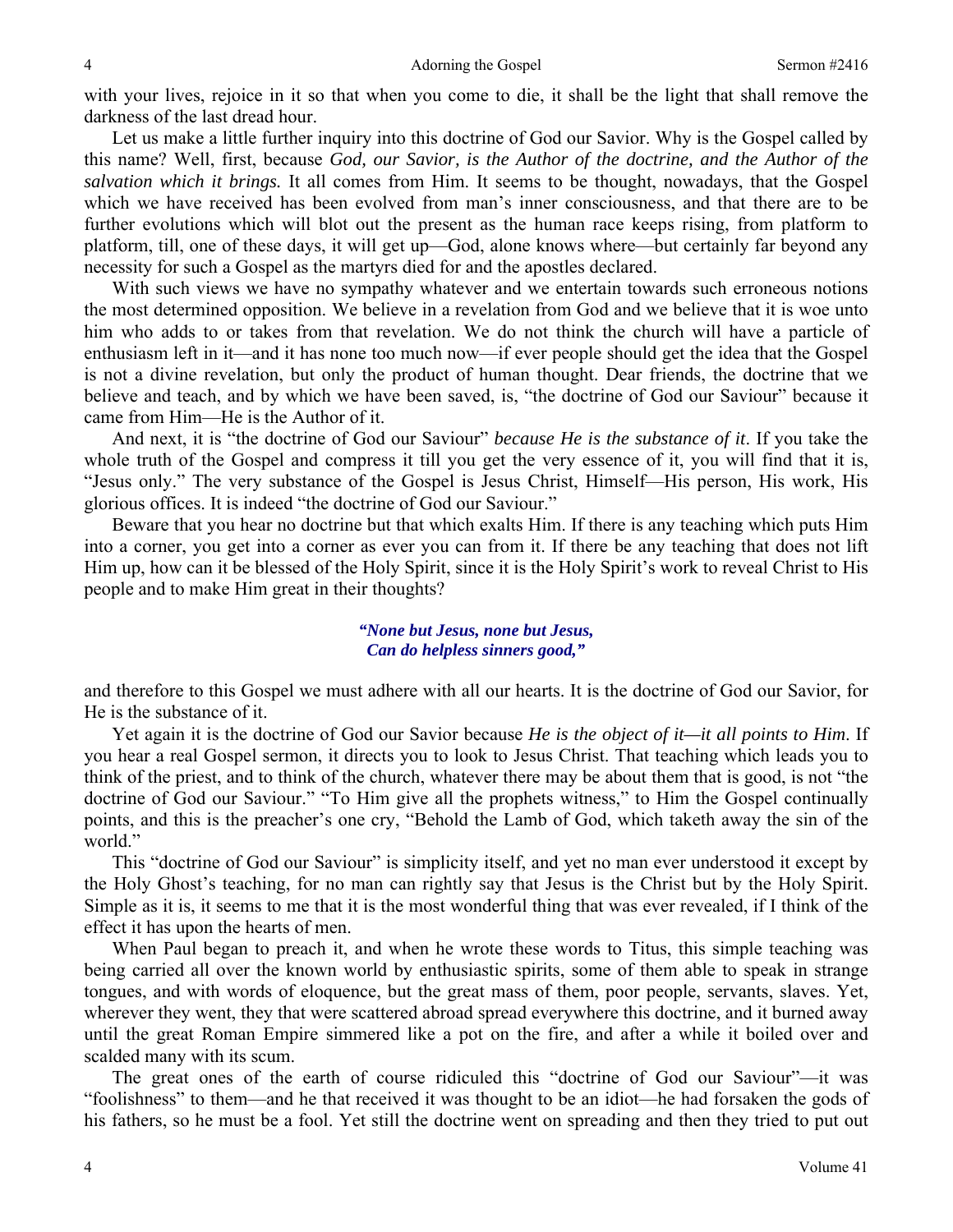the fire and to quench it with blood, but men bravely died for it rather than deny it. They pressed to the judgment seats, so determined to avow their faith in Christ that Roman governors had to write home to know what they were to do.

The more they put the Christians to death, the more Christians there were. Further cruelties were committed—unspeakable tortures of all kinds were invented—but for Christ's sake, His followers endured all. They seemed to come on with an almost omnipotent force to make a huge hecatomb of victims. They appeared to press onward through martyrdoms of a most horrible kind, and all the while, this "doctrine of God our Saviour" had a wonderful power among men.

And dear friends, you who are conversant with church history know how often this doctrine has broken all the bands that wicked men tried to fasten around it. I often wondered, until I understood the supernatural reason for it, what made the French Protestants, for instance, meet together in the desert, towards the South of France, while they were being dragooned by the king's soldiers, and while multitudes of them were being hunted to death.

How was it that, in the dead of night, in lonely places, they came together to hear the Gospel? What is there about this Gospel that seems to touch the soul of man and makes him quite another creature makes him joyous instead of sad, and makes him so mighty that he dares to defy death and hell in defense of it? The reason is, because this doctrine cures the woe and misery of the soul and brings light, comfort, happiness, and hope to it. It is made by God on purpose to touch the heart of man and stir it to its very depths.

As for the new doctrine that many are teaching—it has not enough in it to make even a mouse enthusiastic. It has not enough in it for them to bait a mousetrap of their own—and the only way in which they can make any progress at all is by sneaking into our churches, obtaining a hearing and winning attention, and then, traitors as they are, speaking against the very truth that has built our houses of prayer.

They cannot build their own places of worship—there is nothing in their teaching that can make anybody generous and there is nothing in it that can make anybody glad. No, it is "the doctrine of God our Saviour" that Paul insists upon, and he says to Titus, "having adorned it as well as I can with my preaching, now you take care that you and your people adorn it with your lives."

**II.** That is to be the second part of my subject, A METHOD OF ADORNMENT FOR THE GOSPEL.

Let us inquire, first, *who were the persons* who were to "adorn the doctrine of God our Saviour in all things"? They were, according to our translation, "servants," but the correct word would be serfs or slaves. These Christian slaves were to adorn the doctrine of God their Savior. Some of these slaves—the women slaves especially—spent much of their time in adorning their mistresses.

I will not attempt to repeat the terrible stories that are told of Roman women and their cruelty to their handmaids. Certainly the poor slaves had to spend hours upon hours in the adornment of their mistresses and some of the male "swells" of the Roman Empire wasted a great deal of the time of their slaves—the men, I mean—in the adornment of themselves. So that these slaves would have a pretty good idea of what was meant by the ornamenting or adorning of the Gospel and it must have struck them as a very wonderful thing that they should be selected to adorn the Gospel.

The word is not applied to the masters, to the princes, or to any of the great ones of the earth—but to those, who, in addition to being poor, were not even owners of themselves. Slaves in Paul's days were simply goods and chattels, but they were regarded as goods and chattels of the very lowest kind—they were as often and as freely sold as the sheep in the market.

Think of how they used to be treated, when, for instance, for making a slight mistake in waiting at table, a slave was thrown into the fishpond to be eaten alive by the fish—the thing was frequently done. The most fearful punishments were executed on them and you might have seen in Pompeii the wretched places by the doorway where the slave, who was the porter, had an iron collar and a weight about his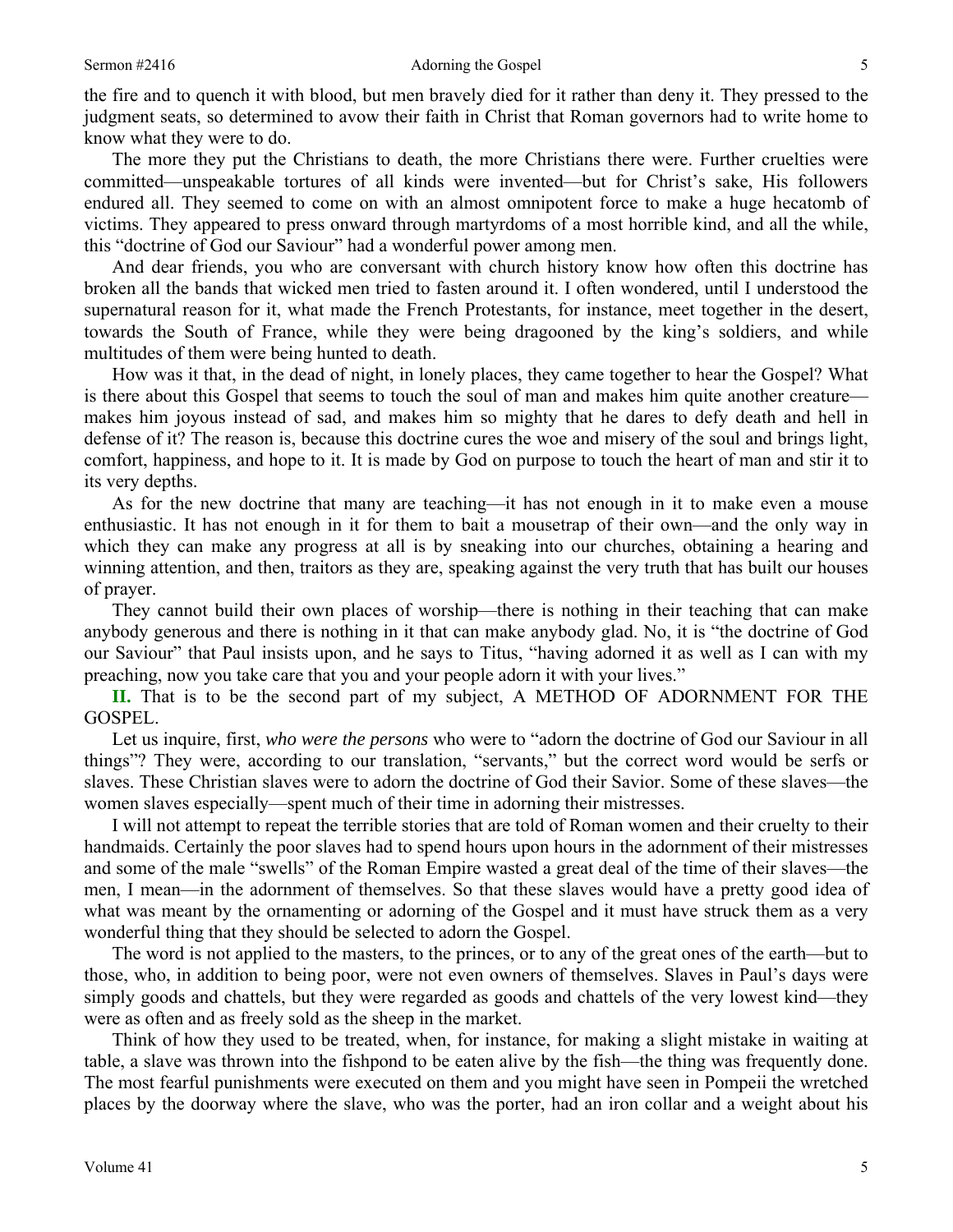neck, and where he slept under the stairs, as a dog might do in a kennel, and perhaps for years never left his miserable den.

Yet *these* were the kind of people who were to adorn the Gospel. Paul did not think badly of them. Everybody else did, but he set the task of adorning the Gospel by making it lovely and beautiful in the eyes of men—to even the very poorest and worst-off as to their position. Is it not wonderful to think of, and yet such is the literal fact?

Paul also told them *how they were to adorn the Gospel*. I do not think for a moment Paul believed that the practice of slavery ought to exist. He believed to the fullest extent that the great principles of Christianity would overthrow slavery anywhere and the sooner they did so the better pleased would he be, but for the time being, as it was the custom to have slaves, they must adorn the doctrine of God their Savior in the position in which they were.

Slaves in those days were constantly rebelling. At one time, they rose up and for a while, they kept all Rome in fear and alarm, for the masters thought they would all be killed by their rebellious slaves. So Paul exhorts them, first, "to be obedient unto their own masters." Then the man's master, however wicked he might be, would say, "Whatever has come over my slave? My orders are carried out exactly—all I could wish to have done is done, and done well. He is not an eye-servant or a mere manpleaser, but he does his work heartily, and I have heard him say that he does it out of love to one Jesus, who is his God and Savior." The slave was to put aside all his selfishness, and finding himself a slave, to determine that he would so serve his master that he might recommend his religion to his master.

The slaves were also to be "well pleasing" to their masters—"to please them well in all things." They were not to be always quarrelling, and grumbling, and complaining about this, and that, and the other, but to wear a contented spirit. Then the master would be sure to ask, "What can have come over my slave?" And by the way in which he acted, the slave would be a practical missionary to his master.

Paul added, "not answering again." Of course, the slaves were usually sharp in their retorts to their masters. They did not care whether they lived or died, and they said hard things. Paul says, let the quiet patience of the Christian slaves make their masters and mistresses wonder what it is that has made such a difference in them.

He also added, "not purloining." Slaves and servants in Paul's time were all thieves. In the writings of secular authors of that period, you constantly meet with the declaration that "to multiply servants is to multiply thieves." Of course, the poor creatures helped themselves whenever they could—if you treat a man like a dog, should you be surprised if he acts like one? But the Christian slave might be trusted with untold gold. And obedience to this precept, "not purloining," was the way in which he adorned the doctrine of God his Savior.

He was also to be faithful to his master—"shewing all good fidelity." There were Christian slaves who had bad masters, who nevertheless were faithful to them in guarding their interests, and it was such a marvel that the rich heathen, who despised the name of Christ, yet coveted to buy Christian slaves, for they found them to be the most faithful of mankind, and wondered what it was that made them so.

This is what Paul meant when he said that they should adorn the doctrine of God their Savior in their sad and low estate, by not being degraded by it, but standing up in the grandeur of their Christian liberty, determining that they would not be the slaves of sin—and this was a wonderful adornment for the Gospel.

You and I are not slaves. We have been saved from that degradation by this Gospel of God our Savior, for our fathers were as much slaves as these poor people were, but we are free. *What can we do to adorn the Gospel of God our Savior*? Well, first, remember that the adornment of the Gospel of God our Savior is not to be esthetic. We cannot adorn the Gospel with music, and with painting, and with architecture.

When you stand beneath the blue sky and see how God has decked His world with many flowers beneath your feet, and all around you hear the birds singing. And when, in the still and silent night, you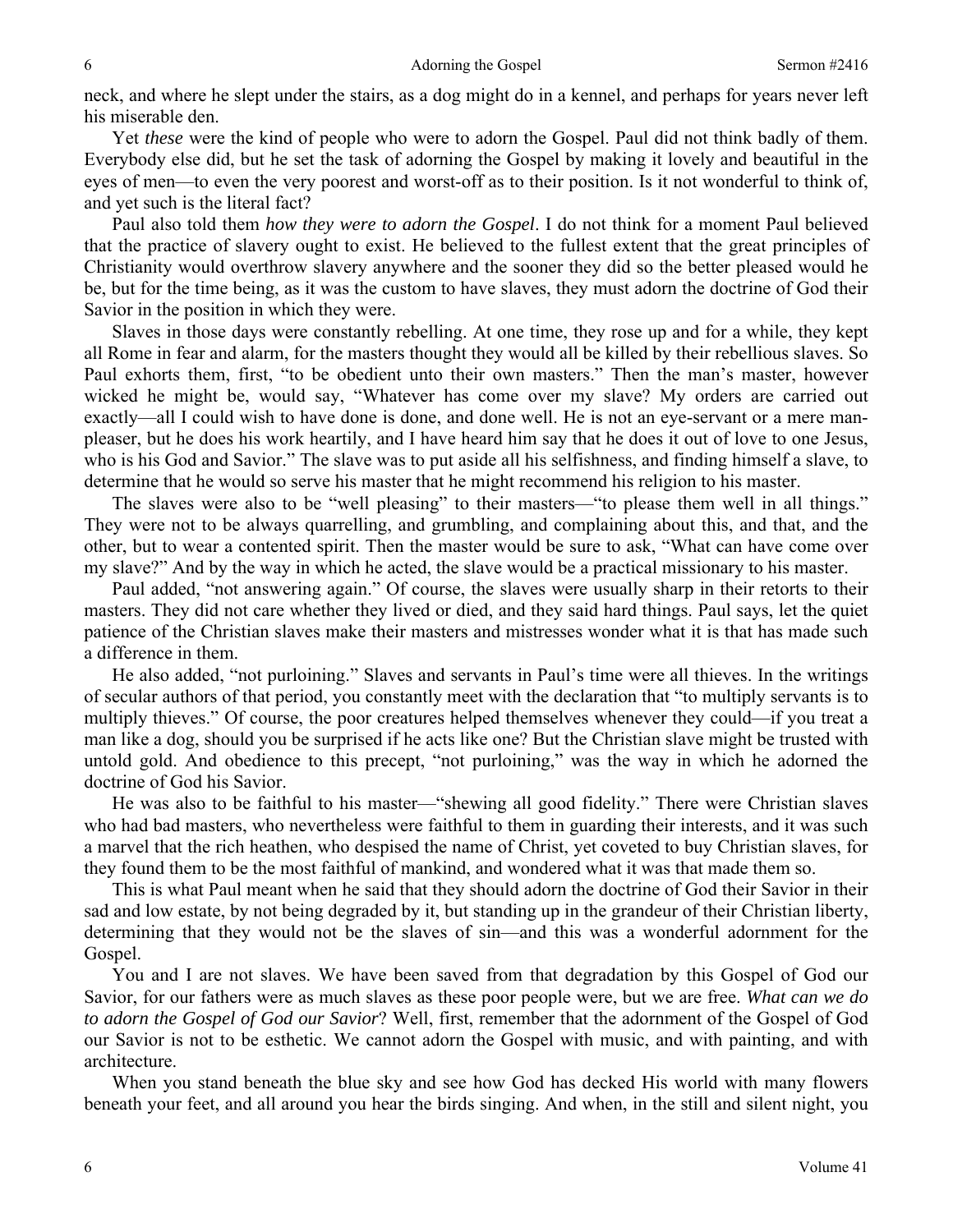gaze upon the silver stars, you feel that there is nothing we can build and nothing we can make that is in the least worthy of the great God.

You remember how Stephen said of the temple at Jerusalem, "Solomon built him an house," and then added, "Howbeit the most High dwelleth not in temples made with hands; as saith the prophet, Heaven is my throne, and earth is my footstool: what house will ye build me? saith the LORD: or what is the place of my rest?"

As much as to say, there was nothing in all that material grandeur, for from the very day in which Solomon built the temple with all its splendor, religion declined and decayed throughout all Israel. You cannot "adorn the doctrine of God our Saviour" with anything tangible and material—it is to be adorned in quite another way.

Neither can you adorn the doctrine by anything peculiar in your garb or your mode of speech, as some have tried to do. The Gospel is not any the better for a broad brim to your hat, it will not be any the worse for the color of your coat. Neither can it be adorned by any ecclesiastical addition whatever. Neither can it be adorned by the flowers of rhetoric.

What grand speeches are sometimes made about the Gospel! Yet, somehow, they do not seem to fit it. The Gospel is best adorned when most unadorned. In her native beauty she is altogether unrivalled, she is then a queen—but when you deck her out, as they do who come from Rome, with meretricious garments—her true splendor is marred and hidden.

How, then, can we ornament the Gospel? An ornament should always be suitable. Nothing is really ornamental that is not suitable to the person upon whom it is placed. Then, what is appropriate to the Gospel? Well, *holiness* suits the Gospel. Adorn it with a holy life. How pure, how clean, how sweet, how heavenly the Gospel is! Hang, then, the jewels of holiness about its neck and place them as rings on its hands.

The Gospel is also to be adorned with *mercifulness*. It is all mercy, it is all love, there is no love like it—"God so loved the world." Well, then, adorn the Gospel with the suitable jewels of mercifulness and kindness. Be full of lovingkindness to others, for you have tasted of the lovingkindness of the Lord.

The Gospel is also the Gospel of *happiness*. It is called, "the glorious gospel of the blessed God." A more correct translation would be, "the happy God." Well, then, adorn the Gospel by being happy.

> *"Why does your face, ye humble souls, Those mournful colours wear?"*

Adorn the Gospel by a cheerful countenance and a happy life.

Men of business, adorn the Gospel by *the strictness of your integrity*. Ours is a just Gospel, for God is just, and yet the justifier of everyone that believes in Jesus. The Gospel makes abundant provision for justice to all men, so I pray that you may be so exact, so particular about everything that, when men speak of you, they will not be able to say that you make a profession of religion, but it has not much effect upon your life.

Never let it be so said truthfully—be so strictly just that people will not need to count money after you, for in that way they will see what is the meaning of the expression, "adorning the doctrine." A person asked me, one day, "Is not such-and-such a person Baptist?" I replied, "I do not know him." He said, "He is a fellow who says a very long grace before his dinner and he goes to such and such a chapel." "Well," I answered, "if he goes there, he certainly attends a Baptist Chapel."

Then he said, "He is as big a thief as there is out of prison anywhere." I said, "I hope he is not a Baptist. At any rate, he is not a Christian if he is what you say, for a Christian is an honest man." Unless we are strictly so, we do not adorn the doctrine of God our Savior.

Adorn the Gospel, next, by your *unselfishness*. If you are always looking to your own interests, if you have no thought but for your own personal comfort, if your religion can live and die within your own hearts, you have not any that is worth having. If you would adorn the Gospel, you must love others,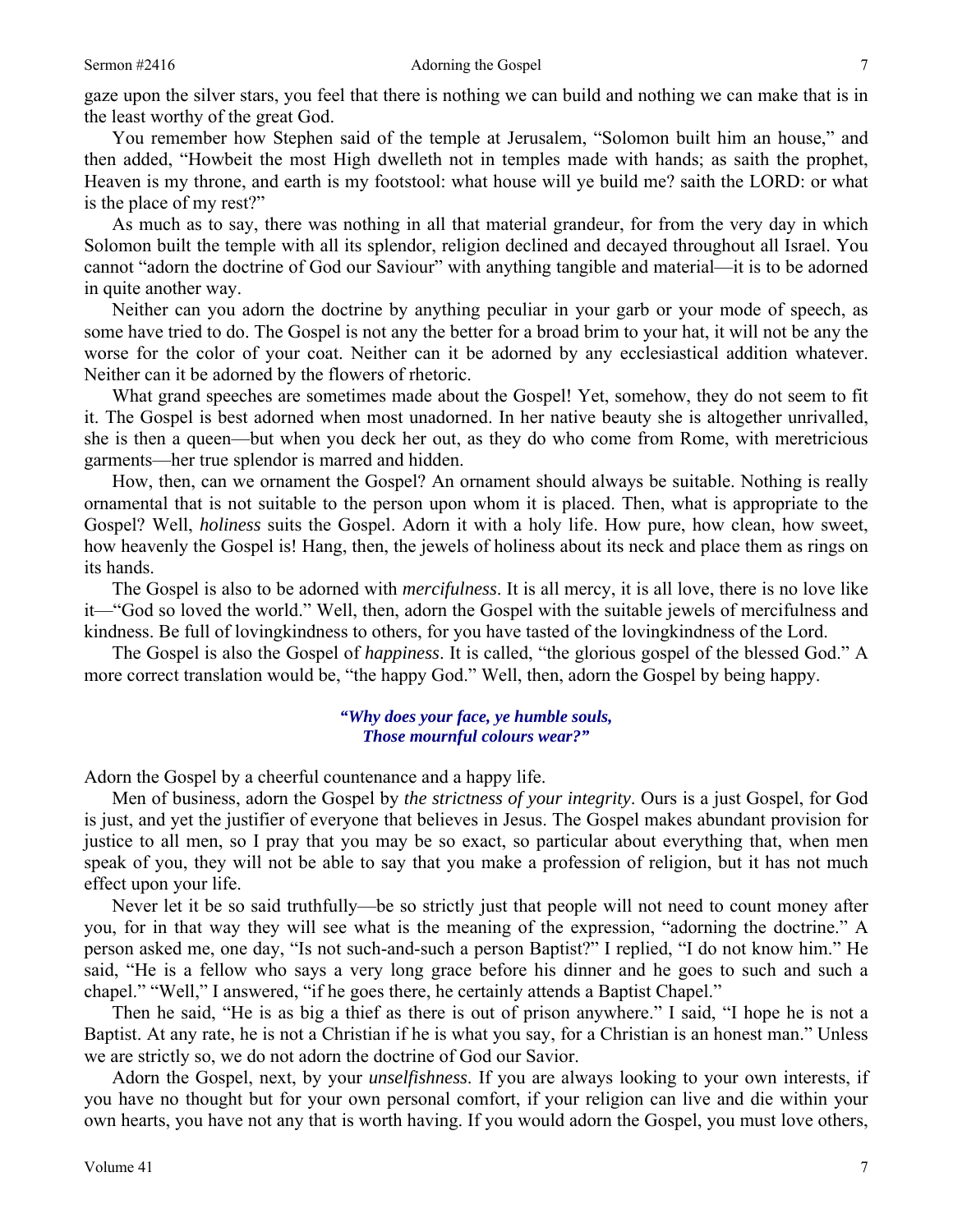love them intensely and make it one object of your lives to make other people happy, for so you will then be acting according to the spirit and genius of the Gospel, and you will be adorning the doctrine of God our Savior in all things.

Again, let a spirit of *quick forgiveness* be upon you. Resent no injury. Remember the words of the Lord Jesus, how He said, "But I say unto you, Love your enemies, bless them that curse you, do good to them that hate you, and pray for them which despitefully use you, and persecute you." Thus you will have a fine set of jewels to adorn the doctrine of God our Savior.

Next, *have patience under trouble*. Be not afraid of sudden fear. Be not carried away into grumbling or murmuring in the time of your poverty or pain. A patient woman, one who can bear up and bear on, under all kinds of adversity, is one of the greatest ornaments of the Gospel.

*A placid and steady calm* is also a great adornment for the Gospel. One has seen such gentleness of spirit in some Christian matrons that we have felt that they have been an ornament to the doctrine of Jesus Christ. May we learn that holy calm and may the Spirit of God so dwell in us that, in all we say, and all we do, and all we are, we may adorn the doctrine of God our Savior in all things!

May the Lord add His blessing upon this discourse, for Jesus Christ's sake! Amen.

## **EXPOSITION BY C. H. SPURGEON**

### *TITUS 2:6-15 AND 3*

#### **Titus Chapter 2. Verse 6***. Young men likewise exhort to be sober minded.*

They are full of spirits, they are very sanguine, they are apt to be carried away with novelties exhort them to have that which is thought to be a virtue of age, namely, sobriety. Let them be old when they are young that they may be young when they are old.

**7***. In all things shewing thyself a pattern of good works:*

Titus was himself a young man. He must, therefore, be a pattern to young men, and as a pastor or evangelist, he must be a pattern to all sorts of men.

**7***-***8***. In doctrine shewing uncorruptness, gravity, sincerity, sound speech, that cannot be condemned; that he that is of the contrary part may be ashamed, having no evil thing to say of you.*

It is a pity when truth suffers at the hand of its own advocate. And perhaps the very worst wounds that truth has received have been in the house of its friends. You must be careful, therefore, "that he that is of the contrary part may be ashamed, having no evil thing to say of you."

**9***. Exhort servants to be obedient unto their own masters,*

They were mostly slaves in those days. A sad condition of society was that in which service meant slavery, yet even slaves were "to be obedient unto their own masters."

**9***-***10***. And to please them well in all things; not answering again; not purloining,* 

Not practicing petty thefts, as, alas! some servants do even now—

**10***. But shewing all good fidelity; that they may adorn the doctrine of God our Saviour in all things.*

The life of the Christian, even if he be a servant, is to be an ornament of Christianity. Christ does not look for the ornament of His religion to the riches or the talents of His followers, but to their holy lives "that they may adorn the doctrine of God our Saviour in all things."

**11***-***12***. For the grace of God that bringeth salvation hath appeared to all men, teaching us that, denying ungodliness and worldly lusts, we should live soberly, righteously, and godly, in this present world;*

Christians are not to run out of the world, as monks and hermits sought to do, but to live "in this present world." Yet, while in the world, we are to be godly, that is, full of God. That kind of life which is without God is not for Christians. Those worldly desires, the pride and ambition, which are common to worldly men, are not to have power over us. We are to deny them, and to live soberly.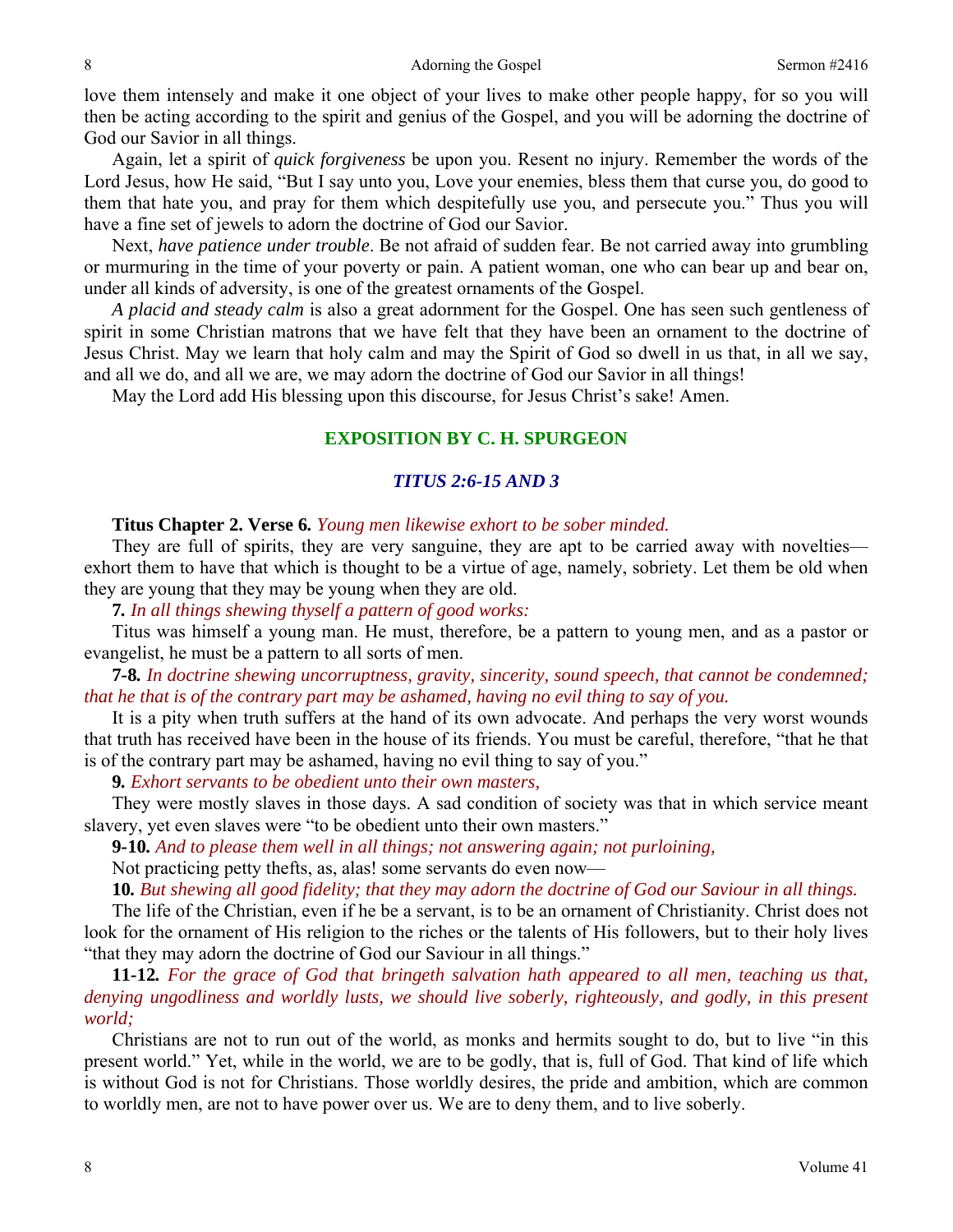This word relates not only to eating and drinking, but to the general sobriety of a man's mind, "Denying ungodliness and worldly lusts, we should live soberly, righteously, and godly, in this present world."

**13***-***14***. Looking for that blessed hope, and the glorious appearing of the great God and our Saviour Jesus Christ; Who gave himself for us, that he might redeem us from all iniquity, and purify unto himself a peculiar people, zealous of good works.*

See what Christ died for, see what Christ lives for, see what we are to live for, that we should not only be a people purified, but purified unto Himself. We are not only to have good works, but we are to be zealous of them. We are to burn with zeal for them, for zeal is a kind of fire, it is to burn and blaze in us until we warm and enlighten others also.

**15***. These things speak, and exhort, and rebuke with all authority. Let no man despise thee.*

As I have already reminded you, Titus was a young man, and people are apt to despise the pastoral office when it is held by a young man. Yet they ought always to respect it, whether it be held by a young man or an old man. God knows best who is most fitted for the work of the ministry, and those of us who are getting old must never look with any kind of scorn or contempt upon those who are commencing their service, for we, too, were young once. You cannot measure a man's grace by the length of his beard, nor by the number of his years.

**Titus Chapter 3. Verses 1***-***2***. Put them in mind to be subject to principalities and powers, to obey magistrates, to be ready to every good work, to speak evil of no man, to be no brawlers, but gentle, shewing all meekness unto all men.* 

Gentleness was not reckoned a virtue among the Greeks. I do not suppose that the people in Crete had ever heard of it before Paul wrote this epistle to Titus. Among the Romans and the Greeks, it seemed to be a virtue to stand up for your own, to be like a gamecock, who is always ready to fight, and will never miss a chance of fighting, but this Christian virtue of gentleness is a most amiable one and greatly adorns the doctrine of Christ.

The world has run away with this word gentle, and now calls many a person a gentleman who has no right to the name. I wish that every gentleman were indeed a gentleman. It is very significant that Moses, the type of the Lord Jesus under the law, was the meekest of men—should not Christians therefore excel in gentleness under this milder dispensation?

**3***-***4***. For we ourselves also were sometimes foolish, disobedient, deceived, serving divers lusts and pleasures, living in malice and envy, hateful, and hating one another. But after that the kindness and love of God our Saviour toward man appeared,* 

"The philanthropy of God" would be a good translation, or rather, a sort of borrowing from the Greek itself. "After we had seen the philanthropy of God,"—

**5-8.** *Not by works of righteousness which we have done, but according to his mercy he saved us, by the washing of regeneration, and renewing of the Holy Ghost; which he shed on us abundantly through Jesus Christ our Saviour; that being justified by his grace, we should be made heirs according to the hope of eternal life. This is a faithful saying,* 

It would be worth while for you to turn to the other places in which this expression, "This is a faithful saying," occurs.

**8***. And these things I will that thou affirm constantly, that they which have believed in God might be careful to maintain good works. These things are good and profitable unto men.* 

They are saved by faith. Let them be careful to maintain good works. "These things are good and profitable unto men," that is, to those who practice and observe them.

**9***. But avoid foolish questions, and genealogies, and contentions, and strivings about the law; for they are unprofitable and vain.* 

There are hundreds of questions, which are thought by some people to be very important, but which have no practical bearing whatever, either upon the glory of God or upon the holiness of man. We are